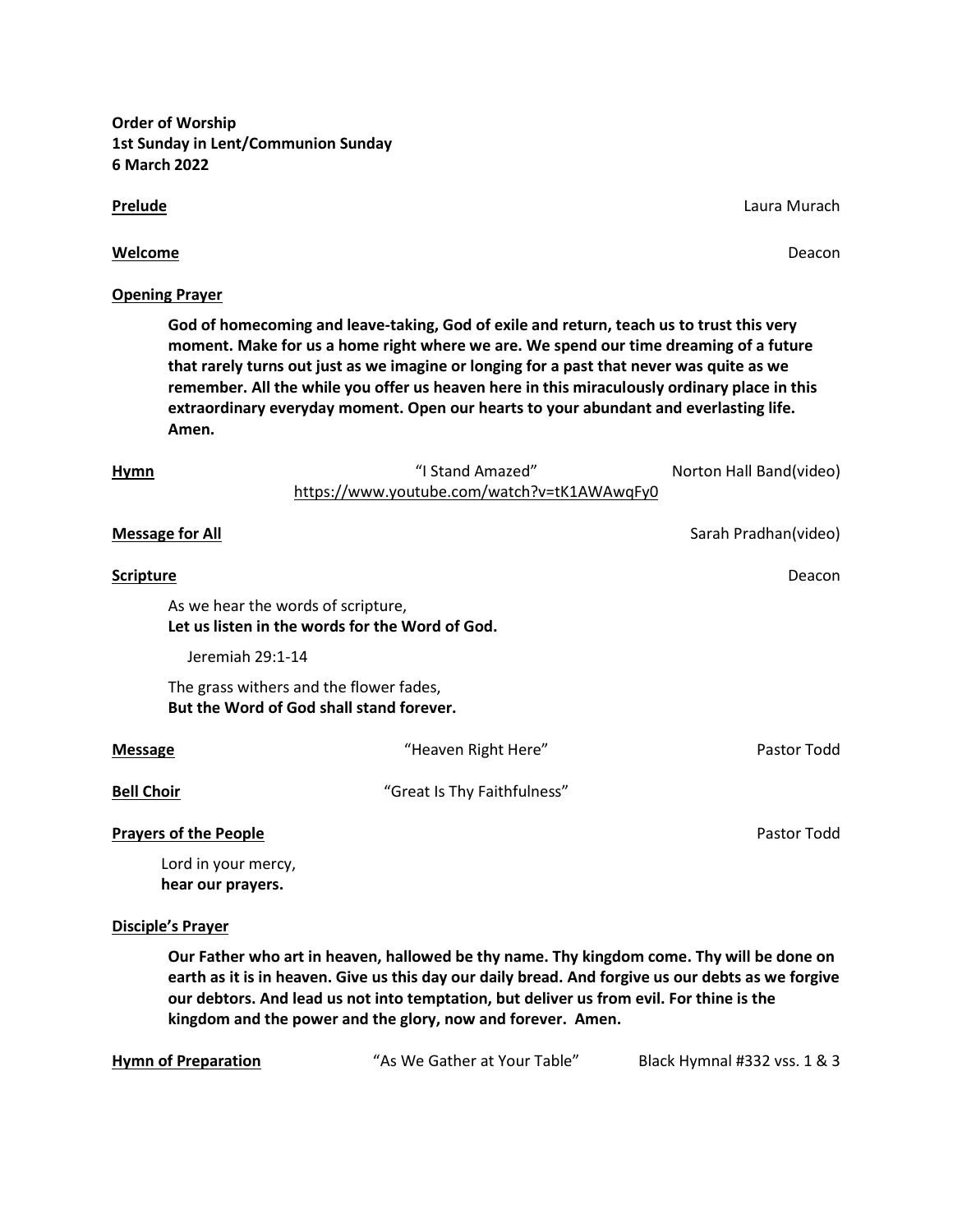#### **Invitation to the Table**

Jesus gathered his followers together round a table and they ate the Passover meal as a family of faith. Each person there brought to the gathering talents and growing edges. They had hopes and dreams, disappointments, and fears. Sometimes they all got along, and sometimes they didn't, but they were bound together by their love and belief in Jesus.

Today we are the family Jesus has gathered together for this meal. We are the people who bring all that we are, and all that we hope to be, to the table. We are brothers and sisters by faith, the Body of Christ, children of God. We have all received Jesus' invitation to share the bread and cup so Come! Eat! and know that you have found a common home and family in Jesus Christ.

## **The Great Thanksgiving**

In the beginning, God took a blank canvas and painted our world. Light filled the universe; colors streamed out: the blues of the sky and water, the greens of the trees and grass, the yellow of the sun, and reds, purples, oranges, and every color in-between of the flowers. People whose skin reflected every hue filled the earth, our beautiful, amazing, wondrous God-given home.

We now had responsibility for the future of our planet and everything that inhabited it, including each other. God's hope for this future was for us to make a heaven on earth: a place of harmony and peace, equity and compassion, tolerance and positive regard, a home that was safe for all its creatures.

Despite God's best efforts through men and women, prophets and kings, however, human failings made necessary God's most heart-felt intervention: Jesus Christ was born, God's own Son, sent to resurrect the original vision of God's peaceable Kingdom.

And so with your people on earth and all the company of heaven we praise your name and join their unending hymn:

**Holy, holy, holy Lord, God of power and might, heaven and earth are full of your glory. Hosanna in the highest. Blessed is he who comes in the name of the Lord. Hosanna in the highest.**

**Words of Institution**